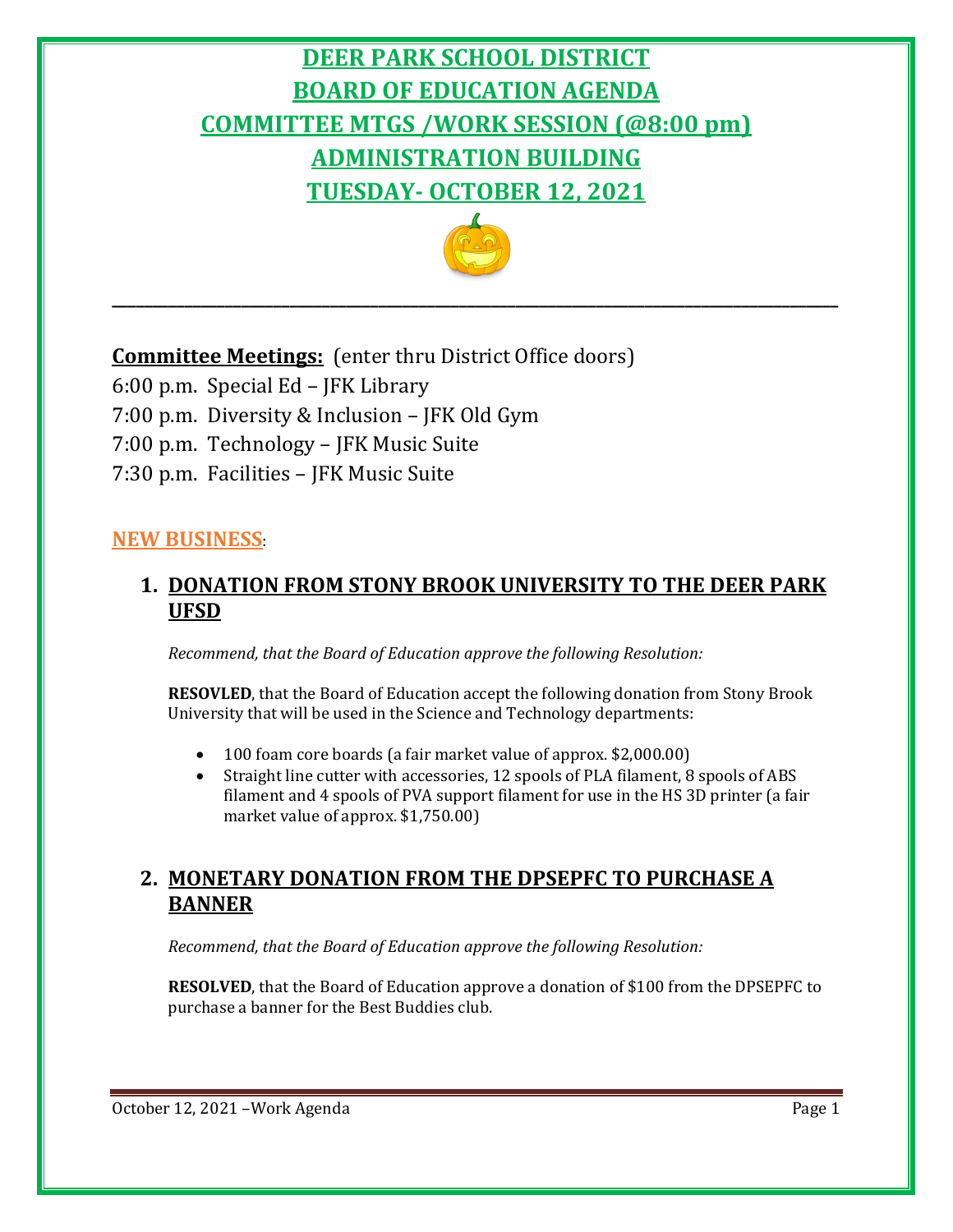#### **3. INSTALLATION OF NEW ROOFTOP HVAC EQUIPMENT AT THE DPHS CAFETERIA AND REPLACEMENTS OF EXISTING INCOMING ELECTRICAL SERVICES DISTRICTWIDE**

*Recommend, that the Board of Education approve the following Resolution:*

(the "Projects"); and

**WHEREAS**, said capital improvements are subject to classification under the State Environmental Quality Review Act (SEQRA); and

**WHEREAS**, maintenance or repair involving no substantial changes in an existing structure or facility are classified as Type II Actions under the current Department of Environmental Conservation SEQRA Regulations (Section 6 NYCRR 617.5 (c)(1)); and

**WHEREAS**, replacement, rehabilitation or reconstruction of a structure or a facility, in kind, on the same site, including upgrading buildings to meet building or fire codes, unless such action meets or exceeds any of the thresholds in section 617.4 are classified as Type II Actions under the current Department of Environmental Conservation SEQRA Regulations (Section 6 NYCRR 617.5 (c)(2); and

**WHEREAS**, the SEQRA Regulations declare Type II Actions to be actions that have no significant impact on the environment and require no further review under SEQRA; and

**WHEREAS**, the Board of Education, as the only involved agency, has examined all information related to the capital improvement projects and has determined that the Project is classified as a Type II Action pursuant to Section  $617.5(c)(1)$  and (2) of the SEQRA Regulations;

**NOW, THEREFORE, BE IT RESOLVED**, that the Board of Education hereby declares itself lead agency in connection with the requirements of the State Environmental Quality Review Act; and

**BE IT FURTHER RESOLVED**, that the Board of Education, after a review of the proposed action, hereby declares that the Projects are Type II Actions, which requires no further review under SEQRA; and

**BE IT FURTHER RESOLVED**, that the Board of Education hereby shall forward an official copy of this Resolution to the New York State Education Department together with a copy of the correspondence from the New York State Office of Parks, Recreation and Historic Preservation in connection with its request for approval of the listed project from the New York State Education Department.